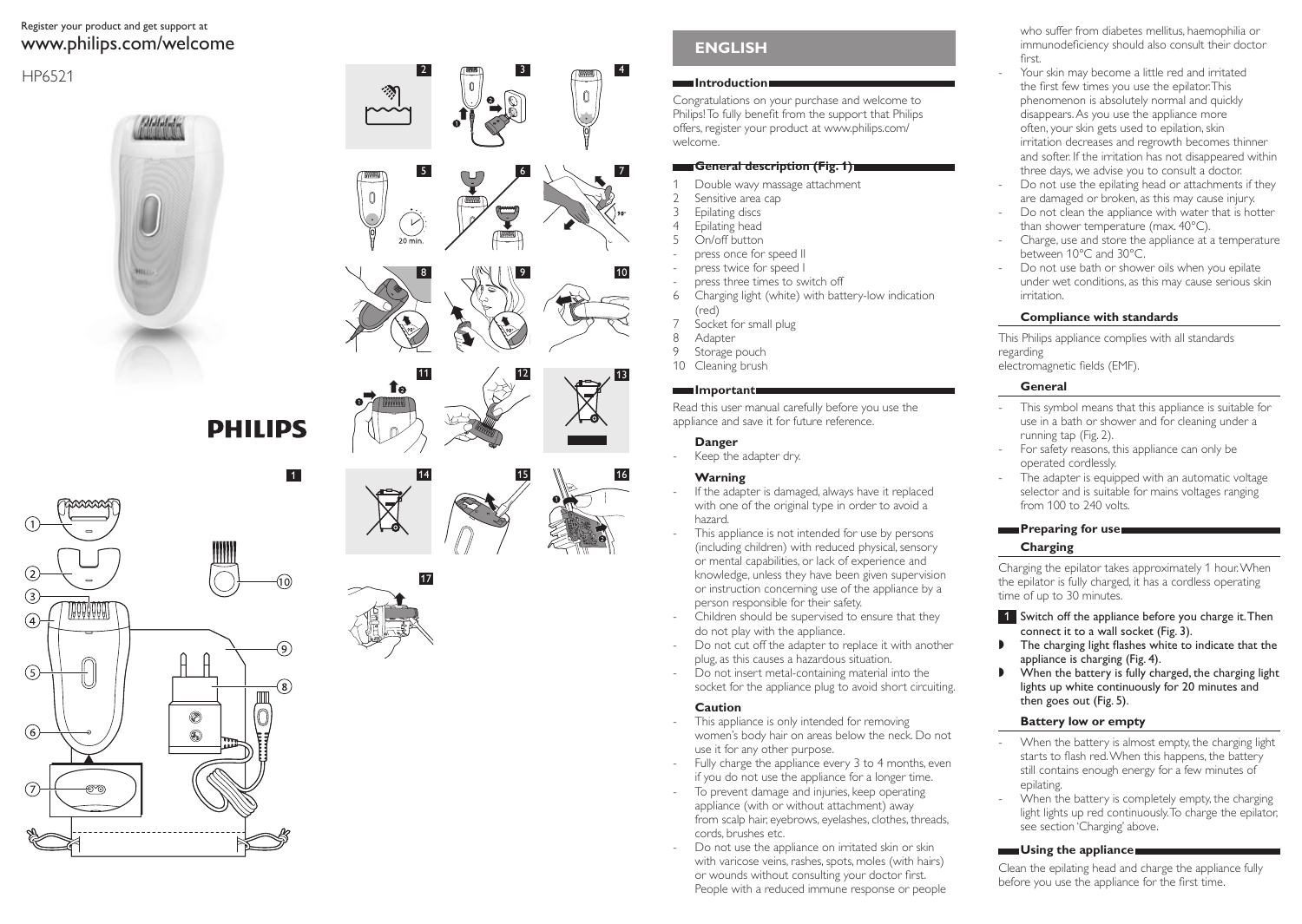*Note: You cannot use the appliance while it is connected to the mains.*

#### **Epilating tips**

Wet: If you are new to epilation, we advise you to start epilating on wet skin, as water relaxes the skin and makes epilation less painful and more gentle. The appliance is waterproof and can be safely used in the shower or bathtub.

#### *Tip: If you want you can use your common shower gel or foam.*

- Dry: If you epilate dry, epilation is easier just after taking a bath or shower.
- Dry: Make sure your skin is clean and free from grease. Do not apply any cream to your skin before you start to epilate.
- General: We advise you to epilate before you go to bed at night, as skin irritation usually disappears overnight.
- General: Epilation is easier and more comfortable when the hairs have a length of 3-4 mm. If the hairs are longer, we recommend that you shave first and epilate the shorter regrowing hairs after 1 or 2 weeks.

### **Epilating**

*Note: If you are new to epilation, start epilating with the double wavy massage attachment to minimise the pulling sensation of epilation. This attachment is only intended for epilating the legs.*

*Note: To epilate the underarms or bikini line, use the sensitive area cap that reduces the number of active epilating discs.* 

1 Put the attachment on the epilating head (Fig. 6).

2 Press the on/off button once to switch on the appliance.

The appliance starts to operate at speed II, which is the most efficient speed for epilating.

*Note: If you want to use speed I, press the on/off button a second time. Speed I is suitable for areas with little hair growth, for hard-to-reach areas and for areas where bones are located directly beneath the skin, such as knees and ankles.*

- **3** Stretch the skin with your free hand to make the hairs stand upright. Place the epilating head at an angle of 90° onto the skin with the on/off button pointing in the direction in which you are going to move the appliance (Fig. 7).
- Epilate your bikini line as shown in the figure (Fig. 8). - Epilate your underarms as shown in the figure (Fig. 9).
- 4 Move the appliance slowly over the skin against the
- direction of the hair growth while pressing it lightly.
- 5 Remove the attachment by pulling it off the appliance (Fig. 10).

*Tip: When epilating the underarms, use a small amount of your common shower gel for better gliding.* 

*Tip: To relax the skin, we advise you to apply a moisturising cream immediately or a few hours after epilation. For the underarms, use a gentle deodorant without alcohol.* 

### **Overheat protection**

This function helps to prevent overheating of the appliance.

#### *Note: To avoid overheating of the epilator, do not press the appliance too hard onto your skin. The epilator works best when you move it over your skin without exerting any pressure.*

If the overheat protection is activated, the appliance switches off automatically and the charging light flashes red for 30 seconds.

To reset the overheat protection, let the appliance cool down and then switch it on again.

### *Note: If the charging light starts to flash red again, the appliance has not yet cooled down completely.*

### **Overload protection**

If you press the epilating head too hard onto your skin or when the rotating discs of the epilating head get blocked (for instance because a piece of clothing has got stuck between the epilating discs), the appliance switches off and the charging light flashes red for 5 seconds. Turn the epilating discs with your thumb until you can remove whatever is blocking the epilating discs.

#### **Cleaning and maintenance**

Never use scouring pads, abrasive cleaning agents or aggressive liquids such as petrol or acetone to clean the appliance.

### Always keep the adapter dry. Never rinse it under the tap or immerse it in water.

- If necessary, clean the adapter with the cleaning brush or a dry cloth.
- After each wet use, clean the appliance thoroughly with water to ensure optimum performance.

#### **Cleaning the appliance**

- 1 Switch off the appliance.
- 2 Remove the attachment from the epilating head.
- **3** Push the epilating head to the right (1) and remove it from the appliance (2) (Fig. 11).

*Note: Never try to detach the epilating discs from the epilating head.*

- 4 Remove loose hairs with the cleaning brush (Fig. 12).
- 5 Rinse all parts under the tap, shake off excess water and let them dry.

*Note: Make sure all parts are completely dry before you reassemble the appliance.* 

#### **Storage**

Store the appliance, the attachments and the adapter in the storage pouch.

#### **Condering accessories**

To purchase accessories for this appliance, please visit our online shop at **www.shop.philips.com/service**. If the online shop is not available in your country, go to your Philips dealer or a Philips service centre. If you have any difficulties obtaining accessories for your appliance, please contact the Philips Consumer Care Centre in your country.

#### **Environment**

- Do not throw away the appliance with the normal household waste at the end of its life, but hand it in at an official collection point for recycling. By doing this, you help to preserve the environment (Fig. 13).
- The built-in rechargeable battery contains substances that may pollute the environment. Always remove the battery before you discard and hand in the appliance at an official collection point. Dispose of the battery at an official collection point for batteries. If you have trouble removing the battery, you can also take the appliance to a Philips service centre (Fig. 14).

### **Removing the rechargeable battery**

1 Disconnect the appliance from the adapter. Let the appliance operate until the battery is completely empty.

2 Remove the epilating head and open the appliance with a screwdriver (Fig. 15).

- **3** Insert the screwdriver into the small slot in the printed circuit board (1). Turn around the screwdriver until the connection between the printed board and battery breaks off (2) (Fig. 16).
- **4** Pry the rechargeable battery out of the appliance with the screwdriver (Fig. 17).

Caution: Be careful, the battery strips are sharp.

### Do not attempt to replace the rechargeable battery.

Do not connect the appliance to the mains again after you have removed the rechargeable battery.

#### **Guarantee and service**

#### **Guarantee**

- Philips Consumer Lifestyle guarantees its products for a period of two years after the date of purchase. If any defect due to faulty materials and workmanship occurs within this two-year guarantee period, Philips Consumer Lifestyle will repair or replace the product at its expense.
- Philips Consumer Lifestyle will only pay for repair or replacement if convincing proof is provided, for instance by means of a receipt, that the day on which service is claimed is within the guarantee period.
- The guarantee does not cover products and/or product parts that are subject to wear, that can be considered as consumable parts by their nature or that are made of glass.
- The guarantee is not valid if a defect is due to damage caused by incorrect use, poor maintenance (e.g. parts blocked by scale) or if alterations or repairs have been carried out by persons not authorised by Philips Consumer Lifestyle.
- For the appliance to be used correctly, the user should strictly adhere to all instructions included in this user manual and should abstain from any actions or uses that are described as undesired or which are warned against in this user manual.
- For some products, the guarantee may be subject to certain restrictions, for instance as a result of the type of material used.
- These guarantee restrictions do not affect your statutory rights.

### **Service**

Service during and after the guarantee period can be obtained in all countries where the product is officially distributed by Philips. In countries where the product is not distributed by Philips, service is provided by the national Philips organisation. In this case there may be some delay if the required spare parts are not readily available.

If you need service or information or if you have a problem, please visit the Philips website at

**www.philips.com/support** or contact the Philips Consumer Care Centre in your country. You find its contact details below. If there is no Consumer Care Centre in your country, go to your local Philips dealer or contact an authorised Philips service centre. Addresses and phone numbers of these service centres can be found in the separate repair-shop leaflet.

### **Contact details Philips Consumer Care Centre**

- 0800 701 0203 (Demais localidades)
- (11) 2121 0203 (Grande Sao Paulo)

### **Troubleshooting**

This chapter summarises the most common problems you could encounter with the appliance. If you are unable to solve the problem with the information below, contact the Consumer Care Centre in your country.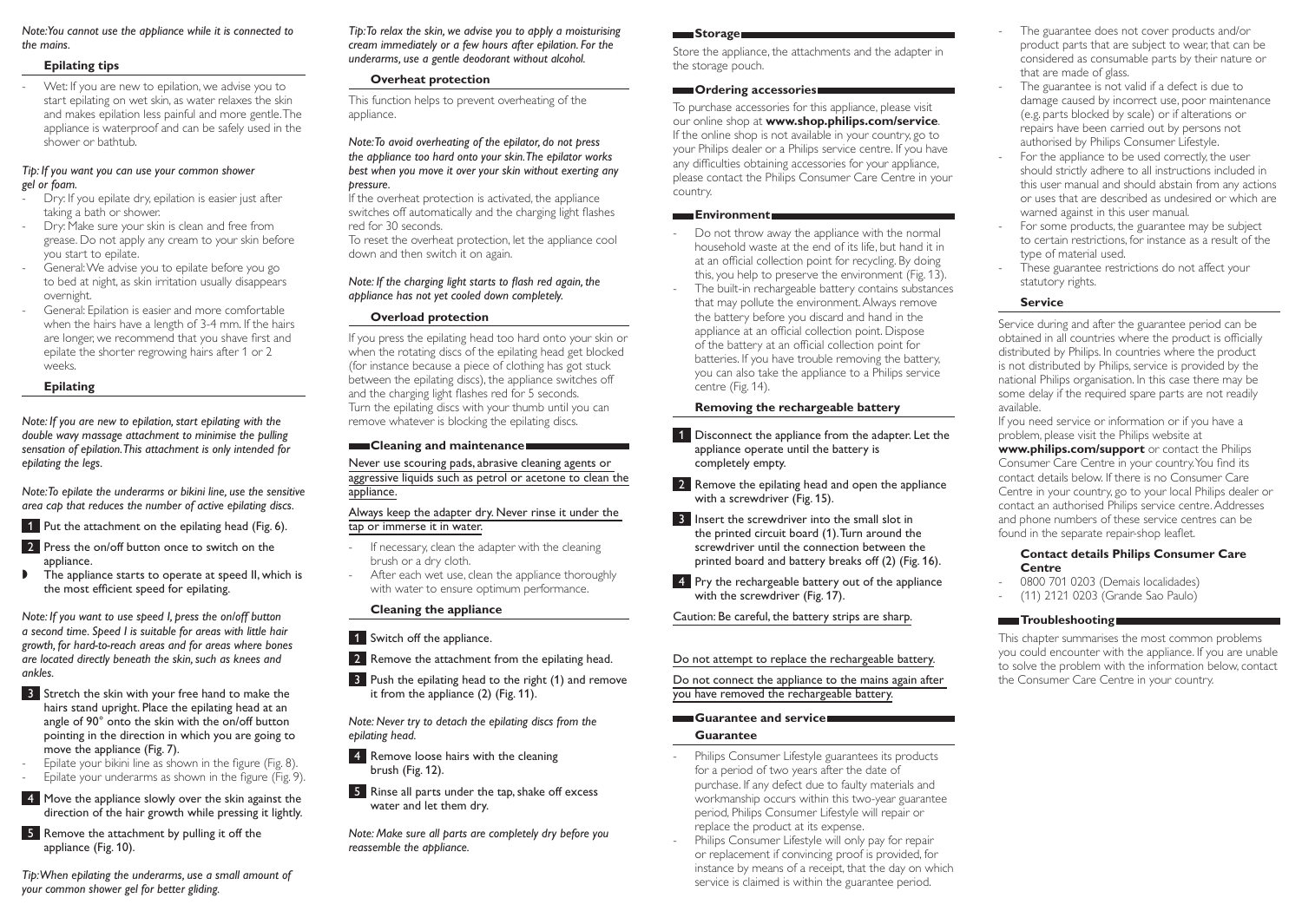| Problem                                                                                                                                           | Possible cause                                                    | Solution                                                                                                                                                                                                                                                                                                                                                                                                                                                                                                         |
|---------------------------------------------------------------------------------------------------------------------------------------------------|-------------------------------------------------------------------|------------------------------------------------------------------------------------------------------------------------------------------------------------------------------------------------------------------------------------------------------------------------------------------------------------------------------------------------------------------------------------------------------------------------------------------------------------------------------------------------------------------|
| The epilator<br>does not<br>work.                                                                                                                 | The socket<br>used to<br>charge the<br>epilator does<br>not work. | Make sure the<br>socket you use to<br>charge the epilator<br>is live. The charging<br>light goes on to<br>indicate that the<br>epilator is charging.<br>If you connect the<br>epilator to a socket<br>in a bathroom<br>cabinet, you may<br>need to switch<br>on the light in the<br>bathroom to make<br>sure the socket is<br>live.                                                                                                                                                                              |
|                                                                                                                                                   | The<br>rechargeable<br>battery is<br>empty.                       | When the charging<br>light lights up red<br>continuously, the<br>battery is empty<br>and you need to<br>charge the epilator<br>for approx. 1 hour.<br>Note: before first<br>use, you have to<br>charge the epilator<br>fully.                                                                                                                                                                                                                                                                                    |
| During use,<br>the epilator<br>becomes hot<br>and suddenly<br>stops<br>operating.<br>Then the<br>charging light<br>flashes red for<br>30 seconds. | The overheat<br>protection<br>has been<br>activated.              | The epilator is<br>equipped with<br>integrated overheat<br>protection, which<br>prevents the epilator<br>from becoming<br>too hot. If the<br>overheat protection<br>is activated, the<br>appliance switches<br>off automatically.<br>Then the charging<br>light flashes red<br>for 30 seconds. To<br>reset the overheat<br>protection, let the<br>appliance cool down<br>and then switch it<br>on again. To avoid<br>overheating of the<br>epilator, do not<br>press the epilator<br>too hard onto your<br>skin. |

| Problem                                                                                                                            | Possible cause                           |  |  |  |
|------------------------------------------------------------------------------------------------------------------------------------|------------------------------------------|--|--|--|
| During use,<br>the epilator<br>suddenly stops has been<br>operating.<br>Then the<br>charging light<br>flashes red for<br>5 seconds | The overload<br>protection<br>activated. |  |  |  |
|                                                                                                                                    |                                          |  |  |  |
| <b>ESPAÑOL</b>                                                                                                                     |                                          |  |  |  |
| <b>Introducción</b>                                                                                                                |                                          |  |  |  |

Solution

If you press the epilating head too hard onto your skin or when the rotating discs of the epilating head get blocked (for instance because a piece of clothing has got stuck between the epilating discs), the epilator switches off automatically. Then the charging light flashes red for 5 seconds. Turn the epilating discs with your thumb until you can remove whatever is blocking the epilating discs. Then switch on the epilator again.

## Enhorabuena por la compra de este producto y bienvenido a Philips. Para sacar el mayor partido de la asistencia que Philips le ofrece, registre su producto en

### **Descripción general (fig. 1)**

- Accesorio de masaje con doble onda
- 2 Adaptador para zonas sensibles<br>3 Discos depiladores
- Discos depiladores
- 4 Cabezal depilador<br>5 Botón de encendia
- 5 Botón de encendido/apagado

www.philips.com/welcome.

- pulse una vez para la velocidad II
- pulse dos veces para la velocidad l
- pulse tres veces para apagar
- 6 Piloto de carga (blanco) con indicación de batería baja (rojo)
- Toma para clavija pequeña
- 8 Adaptador de corriente<br>9 Eunda de viaie
- Funda de viaje
- 10 Cepillo de limpieza

# **Importante**

Antes de usar el aparato, lea atentamente este manual de usuario y consérvelo por si necesitara consultarlo en el futuro.

#### **Peligro**

Mantenga el adaptador seco.

#### **Advertencia**

- Si el adaptador está dañado, sustitúyalo siempre por otro del modelo original para evitar situaciones de peligro.

- Este aparato no debe ser usado por personas (adultos o niños) con su capacidad física, psíquica o sensorial reducida, ni por quienes no tengan los conocimientos y la experiencia necesarios, a menos que sean supervisados o instruidos acerca del uso del aparato por una persona responsable de su seguridad.
- Asegúrese de que los niños no jueguen con este aparato.
- No corte el adaptador para sustituirlo por otra clavija, ya que podría provocar situaciones de peligro.
- No inserte ningún objeto metálico en la toma de la clavija del aparato para evitar que se produzca un cortocircuito.

#### **Precaución**

- Este aparato está ideado para eliminar únicamente el vello de las zonas por debajo de la línea del cuello de las mujeres. No lo utilice con otra finalidad.
- Cargue por completo el aparato cada 3 ó 4 meses, incluso si no lo usa durante largo tiempo.
- Cuando el aparato esté en funcionamiento (con o sin accesorios), manténgalos alejados del pelo de la cabeza, las pestañas y las cejas, así como de ropas, hilos, cables, cepillos, etc., con el fin de evitar accidentes y deterioros.
- No utilice el aparato sobre piel irritada o con venas varicosas, erupciones, manchas, lunares (con pelos) o heridas sin consultar antes a su médico. Las personas con una reducida respuesta inmunológica o personas que padezcan diabetes mellitus, hemofilia o inmunodeficiencia, también deben consultar antes a su médico.
- Las primeras veces que utilice la depiladora la piel puede enrojecerse e irritarse un poco. Este fenómeno es normal y desaparecerá pronto. A medida que vaya utilizando el aparato más a menudo, la piel se irá a acostumbrando a la depilación, la irritación disminuirá y el vello que salga de nuevo será cada vez más fino y suave. Si la irritación no desaparece al cabo de tres días, le recomendamos que consulte a su médico.
- No utilice el cabezal depilador ni los accesorios si están dañados o rotos, ya que podrían ocasionarle lesiones.
- No limpie el aparato con agua a una temperatura superior a la de la ducha (máximo 40 °C).
- Cargue, utilice y guarde el aparato a una temperatura entre 10 °C y 30 °C.
- No utilice aceites de baño o ducha cuando se depile en húmedo, ya que esto puede causar irritaciones de piel graves.

#### **Cumplimiento de normas**

Este aparato Philips cumple todos los estándares sobre campos electromagnéticos (CEM).

#### **General**

- Este símbolo significa que este aparato es adecuado para su uso en una bañera o ducha y se puede limpiar bajo el grifo (fig. 2).
- Por motivos de seguridad, este aparato sólo funciona sin cable.

- El adaptador está equipado con un selector automático de voltaje y es apto para voltajes de red entre 100 y 240 voltios.

### **Preparación para su uso Carga**

La depiladora tarda aproximadamente 1 hora en cargarse. Cuando la depiladora está completamente cargada, tiene un tiempo de funcionamiento sin cable de hasta 30 minutos.

1 Apague el aparato antes de cargarlo. A continuación, conéctelo a una toma de corriente (fig. 3).

- , La luz de carga parpadea en blanco para indicar que el aparato se está cargando (fig. 4).
- , Cuando la pila está completamente cargada, el piloto de carga permanece encendido en blanco durante 20 minutos y, después, se apaga (fig. 5).

### **Batería baja o vacía**

- Cuando la batería esté casi descargada, el piloto de carga comenzará a parpadear en rojo. Cuando esto sucede, la batería contiene aún carga suficiente para unos minutos de depilación.
- Cuando la batería esté completamente vacía, el piloto de carga se ilumina en rojo continuamente. Para cargar la depiladora, consulte la sección "Carga" que aparece con anterioridad.

#### **Uso del aparato**

Limpie el cabezal depilador y cargue el aparato completamente antes de utilizarlo por primera vez.

*Nota: No puede utilizar el aparato mientras está conectado a la red eléctrica.*

#### **Consejos para la depilación**

En húmedo: Si es la primera vez que se depila, le aconsejamos comenzar la depilación con la piel húmeda, ya que el agua relaja la piel y hace que la depilación sea menos dolorosa y más agradable. El aparato es resistente al agua y se puede utilizar de manera segura en la bañera o la ducha.

### *Consejo: Si lo desea, puede utilizar gel de ducha o espuma normal.*

- En seco: Si se depila en seco, resulta más fácil justo después de bañarse o ducharse.
- En seco: Asegúrese de que la piel esté limpia y libre de grasa. No utilice crema para la piel antes de comenzar a depilarse.
- General: Le aconsejamos que se depile por la noche antes de acostarse, ya que así cualquier posible irritación desaparecerá durante la noche.
- General: La depilación es más sencilla y cómoda cuando el vello tiene una longitud de 3-4 mm. Si la longitud es superior, recomendamos que lo afeite primero y depile el vello más corto cuando está volviendo a crecer después de 1 ó 2 semanas.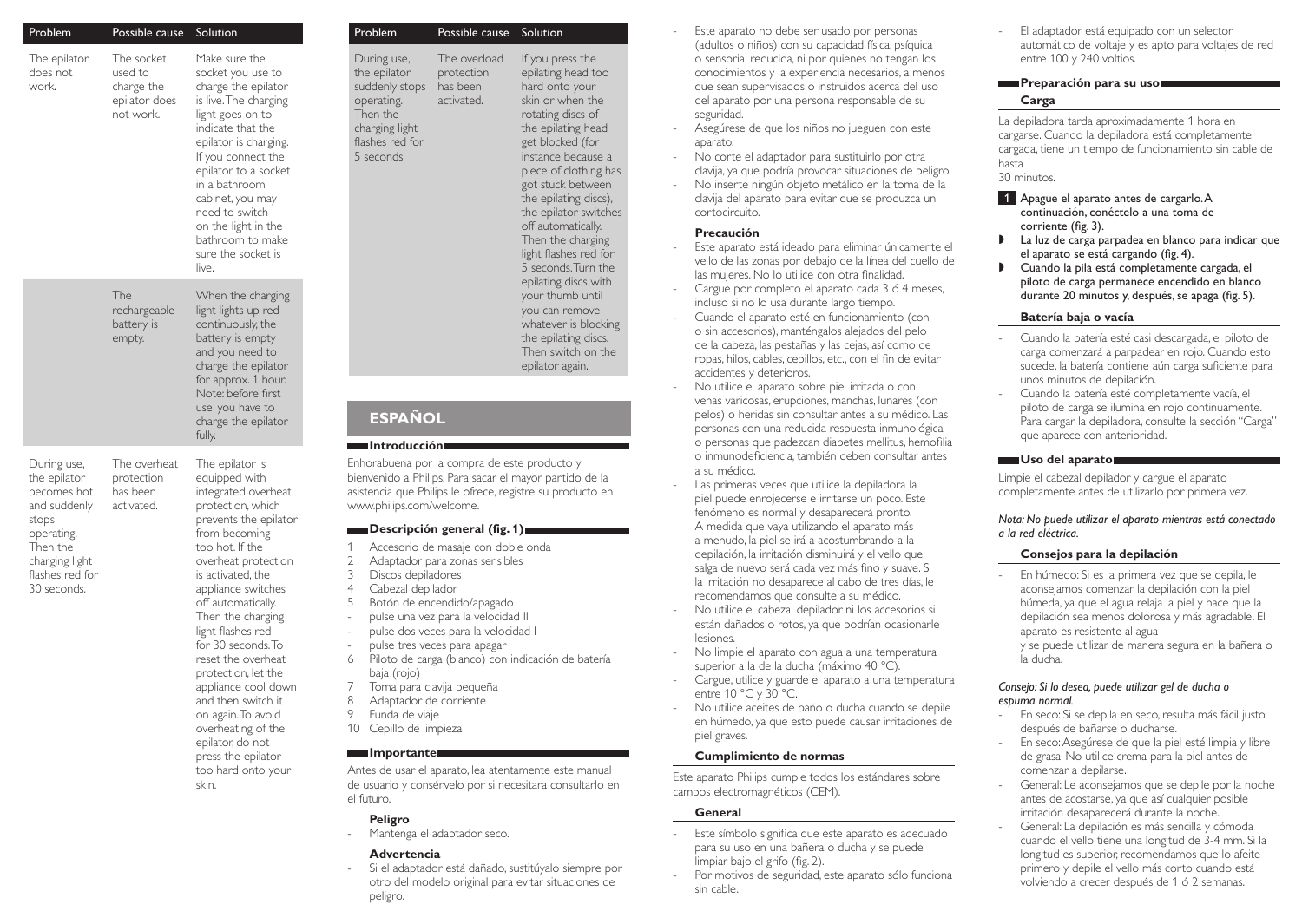#### **Depilar**

*Nota: Si es la primera vez que se depila, comience a depilarse con el accesorio de masaje con doble onda para reducir la sensación de tirón de la depilación. Este accesorio sólo se puede utilizar para depilar las piernas.*

*Nota: Para depilar las axilas o la línea del bikini, utilice el adaptador para zonas sensibles que reduce el número de discos depiladores activos.* 

- 1 Coloque el accesorio en el cabezal depilador (fig. 6).
- 2 Pulse el botón de encendido/apagado una vez para encender el aparato.
- , El aparato comienza a funcionar a la velocidad II, que es la velocidad más eficaz para la depilación.

*Nota: Si desea utilizar la velocidad I, pulse el botón de encendido/apagado por segunda vez. La velocidad I es adecuada para zonas con poco vello, de difícil acceso y donde el hueso está justo debajo de la piel, como las rodillas y los tobillos.*

- 3 Para hacer que el vello se levante, estire la piel con su mano libre. Coloque el cabezal depilador sobre la piel formando un ángulo de 90° con el botón de encendido/apagado orientado hacia la dirección en la que va a mover el aparato (fig. 7).
- Depile la línea del bikini como se muestra en el dibujo (fig. 8).
- Depile las axilas como se muestra en el dibujo (fig. 9).
- 4 Mueva el aparato despacio sobre la piel, en sentido contrario al crecimiento del vello y presionando ligeramente.
- 5 Tire del accesorio para sacarlo del aparato (fig. 10).

*Consejo: Al depilar las axilas, utilice una pequeña cantidad de gel de baño para un mejor deslizamiento.* 

*Consejo: Para relajar la piel, le aconsejamos que aplique crema hidratante inmediatamente o unas horas después de la depilación. Para las axilas, utilice un desodorante suave sin alcohol.* 

### **Protección contra el sobrecalentamiento**

Esta función ayuda a evitar que el aparato se sobrecaliente.

*Nota: Para evitar el sobrecalentamiento de la depiladora, no presione demasiado el aparato contra la piel. La depiladora funciona mejor si se mueve sobre la piel sin ejercer presión.* Si se activa la protección contra el sobrecalentamiento, el aparato se apaga automáticamente y el piloto de carga parpadea en rojo durante 30 segundos. Para restablecer la protección contra el sobrecalentamiento, deje que el aparato se enfríe y, a continuación, vuelva a encenderlo.

*Nota: Si el piloto de carga comienza a parpadear en rojo otra vez, el aparato aún no se ha enfriado completamente.* 

### **Protección contra sobrecarga**

Si presiona el cabezal depilador con demasiada fuerza contra la piel o si los discos giratorios del cabezal depilador se bloquean (por ejemplo, porque se ha atascado un trozo de ropa entre los discos depiladores), el aparato se apaga y el piloto de carga parpadea en rojo durante 5 segundos.

Gire los discos depiladores con el pulgar hasta que pueda retirar lo que bloquea los discos.

### **Limpieza y mantenimiento**

No utilice estropajos, agentes abrasivos ni líquidos agresivos, como gasolina o acetona, para limpiar el aparato.

### Mantenga siempre el adaptador seco. Nunca lo enjuague bajo del grifo ni lo sumerja en agua.

- Si es necesario, limpie el adaptador con el cepillo de limpieza o con un paño seco.
- Después del uso en húmedo, limpie el aparato completamente con agua para garantizar un rendimiento óptimo.

# **Limpieza del aparato**

### 1 Apague el aparato.

- 2 Quite el accesorio del cabezal depilador.
- 3 Empuje el cabezal depilador hacia la derecha (1) y quítelo del aparato (2) (fig. 11).

*Nota: No intente nunca sacar los discos depiladores del cabezal depilador.*

- 4 Elimine los pelos sueltos con el cepillo (fig. 12).
- 5 Enjuague todas las piezas bajo el grifo, sacúdalas para eliminar el exceso de agua y deje que se sequen.

*Nota: Antes de empezar a montar el aparato, asegúrese de que todas las piezas estén completamente secas.* 

# **Almacenamiento**

Guarde el aparato, los accesorios y el adaptador en la funda.

### **Solicitud de accesorios**

Si desea adquirir accesorios para este aparato, visite nuestra tienda en línea en

**www.shop.philips.com/service**. Si la tienda en línea no está disponible en su país, diríjase a su distribuidor Philips o a un centro de servicio Philips. Si tiene cualquier dificultad para obtener accesorios para su aparato, póngase en contacto con el Servicio de Atención al Cliente de Philips en su país.

### **Medio ambiente**

- Al final de su vida útil, no tire el aparato junto con la basura normal del hogar. Llévelo a un punto de recogida oficial para su reciclado. De esta manera ayudará a conservar el medio ambiente (fig. 13).
- La batería recargable incorporada contiene sustancias que pueden contaminar el medio ambiente. Extraiga siempre la batería antes de deshacerse del aparato o

de llevarlo a un punto de recogida oficial. Deposite la batería en un punto de recogida oficial. Si no puede quitarla, puede llevar el aparato a un servicio de asistencia técnica de Philips (fig. 14).

### **Cómo extraer la batería recargable**

1 Desconecte el aparato del adaptador. Deje que el aparato funcione hasta que la batería esté completamente agotada.

- 2 Retire el cabezal depilador y abra el aparato con un destornillador (fig. 15).
- 3 Introduzca el destornillador en la pequeña ranura del circuito impreso (1). Gire el destornillador hasta que la conexión entre el circuito impreso y la batería se rompa (2) (fig. 16).
- 4 Separe la batería recargable del aparato con el destornillador (fig. 17).

Precaución: Tenga cuidado con las tiras de la batería ya que están afiladas.

No intente sustituir la batería recargable.

No vuelva a conectar el aparato a la red una vez que haya quitado la batería recargable.

### **Garantía y servicio**

### **Garantía**

- Philips Consumer Lifestyle garantiza sus productos durante un período de 2 años a partir de la fecha de compra. Si durante el período de garantía de 2 años apareciera algún defecto en el producto debido a la fabricación o materiales defectuosos, Philips Consumer Lifestyle se hará cargo de la reparación o sustitución del producto.
- Philips Consumer Lifestyle sólo se hará cargo de la reparación o sustitución en caso de que se presente una prueba convincente, por ejemplo el recibo de compra, que demuestre que el día en que se reclama el servicio está dentro del período de garantía.
- La garantía no cubre aquellos productos y/o piezas de los productos que estén sujetos a desgaste, que se puedan considerar piezas consumibles por su naturaleza o que sean de cristal.
- La garantía no es válida si el defecto es debido a daños causados por un uso incorrecto del aparato o su mal mantenimiento (p.ej. piezas bloqueadas debido a la cal), o si ha sido reparado o modificado por personal no autorizado por Philips Consumer Lifestyle.
- Para hacer un buen uso del aparato, el usuario deberá seguir estrictamente todas las instrucciones que se indican en este manual de usuario y abstenerse de cualquier acción o uso descritos como no deseables o contra los que se prevenga en este manual de usuario.
- La garantía de ciertos productos está sujeta a restricciones, por ejemplo, dependiendo del tipo de material utilizado.
- Estas restricciones de la garantía no afectan a los derechos que le corresponden por ley.

### **Servicio**

Puede obtener servicio durante y después del periodo de garantía en todos los países donde se distribuyan oficialmente productos de Philips. En aquellos países donde el producto no lo distribuya Philips, la organización nacional de Philips será quien preste servicio. En este caso, se podrían producir retrasos si las piezas que se piden no están disponibles en el acto. Si necesita asistencia o información o si tiene un problema, visite el sitio Web de Philips en

**www.philips.com/support** o póngase en contacto con el Servicio de Atención al Cliente de Philips en su país. Encontrará los datos de contacto más abajo. Si no hay Servicio de Atención al Cliente de Philips en su país, diríjase a su distribuidor local de Philips o póngase en contacto con el servicio de asistencia técnica de Philips. Las direcciones y los números de teléfono de los servicios de asistencia se encuentran en el folleto de establecimientos de reparación independiente.

#### **Datos de contacto del Servicio de Atención al Cliente de Philips.**

### Argentina

Help Desk Philips Argentina 0800-888-7532 (número gratuito) (011)-4564 2047 www.philips.com.ar

### Chile

600 7445477 www.philips.cl

### México

01 800 504 6200 www.philips.com.mx

### Colombia

01 800 700 7445 www.philips.com.co

### Panamá

800 8300 www.centralamerica.philips.com

### Paraguay

Help Desk Philips Paraguay 009-800 541 0004 (número gratuito) www.philips.com.ar

### Perú

0800-00100 www.philips.com.pe

### Uruguay

Help Desk Philips Uruguay 0004-054 176 (número gratuito) www.philips.com.ar

### Venezuela

0800 100 4888 www.philips.com.ve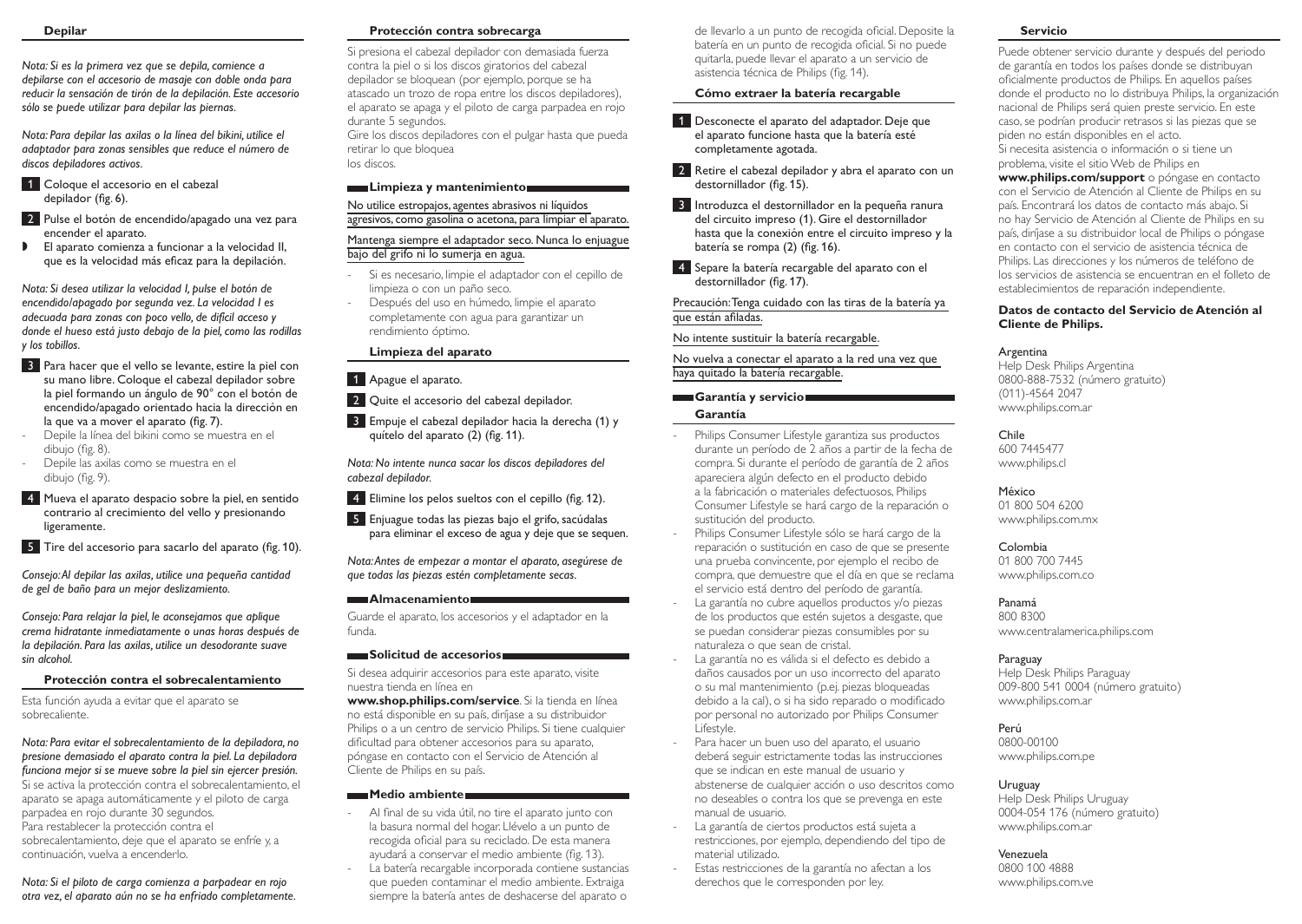### **Guía de resolución de problemas**

En este capítulo se resumen los problemas más frecuentes que pueden surgir. Si no puede resolver el problema con la siguiente información, póngase en contacto con el Servicio de Atención al Cliente de su país.

| Problema                      | Posible causa                                                         | Solución                                                                                                                                                                                                                                                                                                                                          |
|-------------------------------|-----------------------------------------------------------------------|---------------------------------------------------------------------------------------------------------------------------------------------------------------------------------------------------------------------------------------------------------------------------------------------------------------------------------------------------|
| La depiladora<br>no funciona. | l a toma<br>utilizada para<br>cargar la<br>depiladora no<br>funciona. | Asegúrese de<br>que la toma de<br>corriente que<br>utiliza para cargar<br>la depiladora está<br>activa. El piloto de<br>carga se enciende<br>para indicar que<br>la depiladora se<br>está cargando. Si<br>ha enchufado la<br>depiladora en un<br>cuarto de baño,<br>puede que necesite<br>encender la luz del<br>baño para activar el<br>enchufe. |
|                               | La batería<br>recargable está<br>descargada.                          | Si el indicador de<br>carga permanece<br>encendido en<br>rojo, la batería<br>está descargada<br>y será necesario<br>cargar la depiladora<br>durante 1 hora<br>aproximadamente.<br>Debe cargar<br>la depiladora<br>completamente<br>antes de utilizarla<br>por primera vez.                                                                        |
|                               |                                                                       |                                                                                                                                                                                                                                                                                                                                                   |

| Problema                                                                                                                                                                               | Posible causa                                                            | Solución                                                                                                                                                                                                                                                                                                                                                                                                                                                                                                                                                                                                                       |
|----------------------------------------------------------------------------------------------------------------------------------------------------------------------------------------|--------------------------------------------------------------------------|--------------------------------------------------------------------------------------------------------------------------------------------------------------------------------------------------------------------------------------------------------------------------------------------------------------------------------------------------------------------------------------------------------------------------------------------------------------------------------------------------------------------------------------------------------------------------------------------------------------------------------|
| Durante<br>su uso, la<br>depiladora<br>se calienta y<br>de repente<br>deja de<br>funcionar: A<br>continuación,<br>el piloto<br>de carga<br>parpadea en<br>rojo durante<br>30 segundos. | La protección<br>contra el<br>sobrecalen-<br>tamiento se ha<br>activado. | La depiladora<br>está equipada con<br>protección contra el<br>sobrecalentamiento<br>integrada que evita<br>que se caliente<br>demasiado. Si la<br>protección contra el<br>sobrecalentamiento<br>está activada, el<br>aparato se apaga<br>automáticamente.<br>A continuación,<br>el piloto de<br>carga parpadea<br>en rojo durante<br>30 segundos. Para<br>restablecer la<br>protección contra el<br>sobrecalentamiento,<br>deje que el<br>aparato se enfríe<br>y, a continuación,<br>vuelva a encenderlo.<br>Para evitar que<br>la depiladora se<br>sobrecaliente, no<br>la presione con<br>demasiada fuerza<br>sobre la piel. |
| Durante<br>su uso, la<br>depiladora<br>de repente<br>deja de<br>funcionar: A<br>continuación,<br>el piloto<br>de carga<br>parpadea en<br>rojo durante<br>5 segundos                    | La protección<br>contra la<br>sobrecarga se<br>ha activado.              | Si presiona el<br>cabezal depilador<br>con demasiada<br>fuerza contra la<br>piel o si los discos<br>giratorios del<br>cabezal depilador<br>se bloquean (por<br>ejemplo, porque<br>se ha atascado<br>un trozo de ropa<br>entre los discos<br>depiladores), la<br>depiladora se apaga<br>automáticamente.<br>A continuación,<br>el piloto de carga<br>parpadea en rojo<br>durante 5 segundos.<br>Gire los discos<br>depiladores con el<br>pulgar hasta que<br>pueda retirar lo que<br>bloquea los discos.<br>A continuación,<br>vuelva a encender la<br>depiladora.                                                              |

# **Português do Brasil**

#### **Introdução**

Parabéns pela sua compra e bem-vindo à Philips! Para aproveitar ao máximo o suporte oferecido pela Philips, registre o produto em

www.welcome.philips.com/br\_pt/.

### **Descrição geral (fig. 1)**

- 1 Massageador giratório duplo
- Capa redutora para áreas sensíveis
- 3 Discos de depilação
- 4 Cabeça depiladora<br>5 Rotão liga/desliga
- 5 Botão liga/desliga
- Pressione uma vez para acionar a velocidade 2
- Pressione duas vezes para acionar a velocidade 1 Pressione três vezes para desligar
- 6 Luz indicadora de carregamento (branca) com indicação de bateria fraca (vermelha)
- 7 Encaixe para o plugue pequeno<br>8 Adaptador
- 8 Adaptador<br>9 Estoio de ti
- Estojo de transporte
- 10 Escova de limpeza

### **Importante**

Leia atentamente este manual do usuário antes de usar o aparelho e guarde-o para consultas futuras.

### **Perigo**

Mantenha o adaptador seco.

### **Aviso**

- Se o adaptador estiver danificado, ele deverá ser trocado (por um modelo original) para evitar situações de risco.
- Este aparelho não deve ser usado por pessoas (inclusive crianças) com capacidades físicas, mentais ou sensoriais reduzidas ou pouca experiência e conhecimento, a menos que sejam supervisionadas ou instruídas sobre o uso do aparelho por uma pessoa responsável por sua segurança.
- Crianças devem ser supervisionadas para que não brinquem com o aparelho.
- Não retire o adaptador da tomada para trocá-lo por outro plugue, pois isso pode ser perigoso.
- Não insira material contendo metal na entrada do plugue do aparelho para evitar curto-circuito.

#### **Atenção**

- Este aparelho destina-se apenas à remoção de pelos do corpo feminino, nas áreas abaixo do pescoço. Não use-o para outros propósitos.
- Carregue totalmente o aparelho de 3 a 4 meses, mesmo que você fique sem usá-lo por um longo tempo.
- Para evitar danos e ferimentos, use o aparelho (com ou sem acessórios) a uma certa distância do couro cabeludo, sobrancelhas, cílios, roupas, tecidos, cordas, escovas etc.
- Não use o aparelho em peles irritadas ou com varizes, arranhões, espinhas, pelos encravados, verrugas (com pelos) ou feridas sem consultar

um médico. Pessoas com baixa imunidade ou que sofrem de diabetes mielitus, doença de Raynaud ou imunodeficiência devem consultar um médico antes de usar o aparelho.

- Sua pele pode ficar um pouco vermelha e irritada nas primeiras vezes em que usar o depilador. Isso é absolutamente normal e desaparece rapidamente. Quando começar a usar o aparelho com mais frequência, sua pele se acostumará à depilação, a irritação desaparecerá e os pelos ficarão mais finos e macios. Se a irritação não desaparecer em três dias, recomendamos consultar um médico.
- Não use a cabeça depiladora nem os acessórios se estiverem danificados ou quebrados, pois isso poderá causar ferimentos.
- Não limpe o aparelho com água a uma temperatura superior à do chuveiro (40° C no máximo).
- Carregue, use e guarde o aparelho a uma temperatura entre 10 °C e 30 °C.
- Não use óleos de banho ao se depilar com água, pois isso pode causar graves irritações na pele.

### **Conformidade com padrões**

Este aparelho Philips está em conformidade com todos os padrões relativos a campos eletromagnéticos (EMF).

### **Geral**

- Este símbolo significa que o aparelho é à prova d'água (fig. 2).
- Por motivos de segurança, este aparelho só pode ser usado sem fio.
- O adaptador possui um seletor automático de tensão e é adequado para tensões de 100 a 240 volts.

### **Preparação para o uso**

### **Carregamento**

O carregamento do depilador demora cerca de uma hora. Depois de completamente carregado, o tempo de funcionamento sem fio do aparelho é de até 30 minutos.

1 Sempre desligue o aparelho antes de carregálo (fig. 3).

- $\blacksquare$  A luz indicadora de carregamento piscará na cor branca para indicar que o aparelho está sendo carregado (fig. 4).
- $\Box$  Quando a bateria está totalmente carregada, a luz piloto de recarga fica acesa permanentemente na cor branca por 20 minutos e se apaga (fig. 5).

### **Bateria fraca ou descarregada**

- Se a bateria estiver quase descarregada, a luz vermelha indicadora de carregamento piscará. Caso isso aconteça, significa que a bateria ainda possui carga o suficiente para alguns minutos de depilação.
- Se a bateria estiver totalmente descarregada, a luz vermelha indicadora de carregamento acenderá. Para carregar o depilador, consulte a seção "Carregamento" acima.

### **Utilização do aparelho**

Limpe a cabeça depiladora e carregue completamente o aparelho antes de usá-lo pela primeira vez.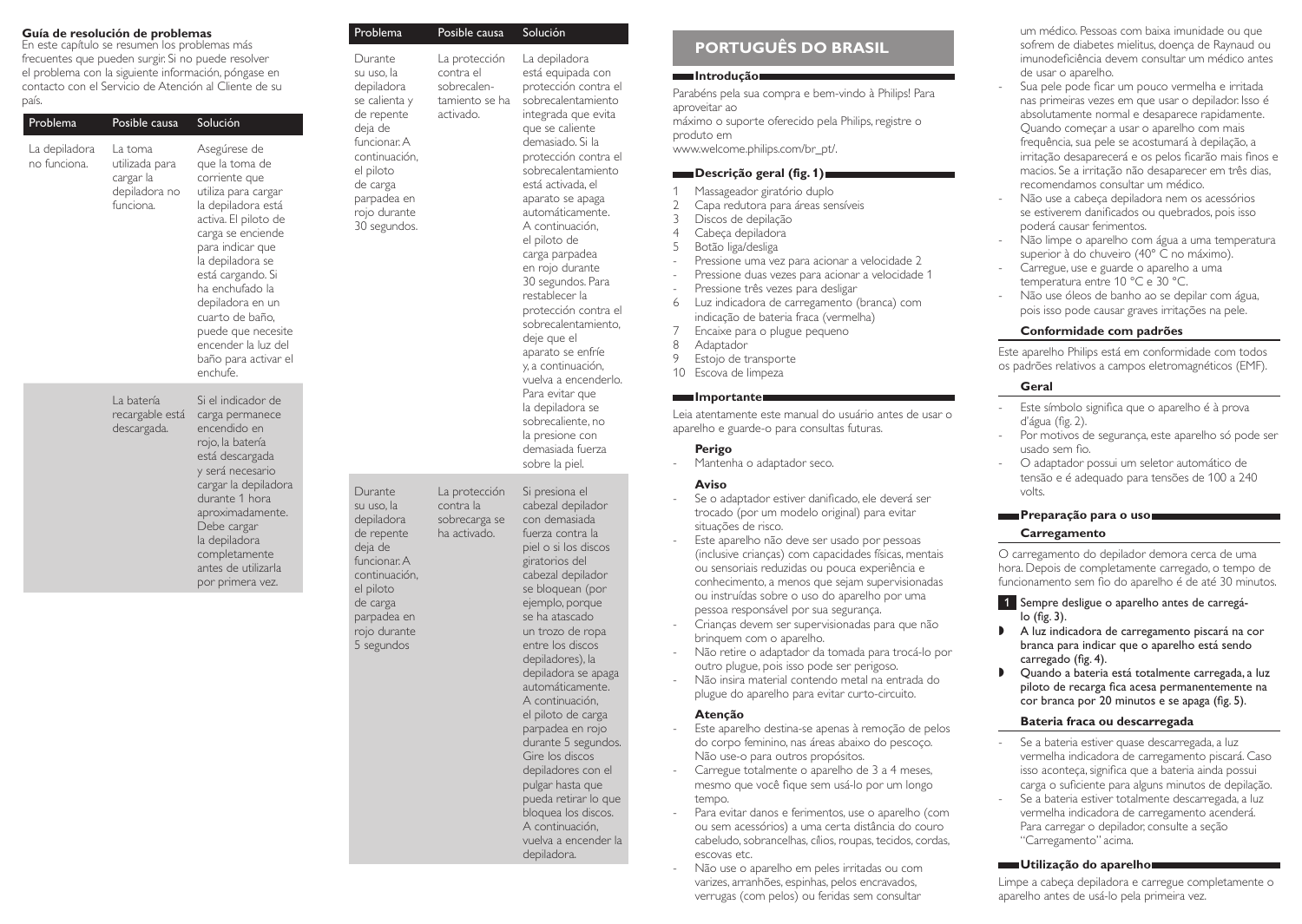*Nota: Você não pode usar o aparelho enquanto ele estiver conectado à rede elétrica.*

### **Dicas de depilação**

Com a pele molhada: se for a primeira vez que você se depilará, recomendamos começar com a pele molhada, pois a água relaxa a pele e torna a depilação mais suave e menos dolorosa. O aparelho é à prova d'água e pode ser usado com segurança na banheira ou no chuveiro.

#### *Dica: Você também pode usar gel ou espuma de banho.*

- Com a pele seca: para facilitar a depilação, tome um banho e seque bem a pele antes de começar a depilar.
- Dicas para uso com a pele seca: verifique se sua pele está limpa e sem oleosidade. Não aplique cremes sobre a pele antes de iniciar a depilação.
- Dicas gerais: recomenda-se depilar antes de dormir, pois as irritações na pele geralmente desaparecem durante a noite.
- Dicas gerais: a depilação fica muito mais fácil e confortável quando os pelos tem de 3 a 4 mm de comprimento. Se eles forem maiores do que isso, depile-os primeiro e, após uma ou duas semanas, depile os pelos menores.

### **Depilação**

*Nota: Ao depilar pela primeira vez, use o massageador giratório duplo a fim de minimizar a sensação de desconforto. Este acessório só pode ser usado na depilação das pernas.*

*Nota: Ao depilar as axilas ou a linha do biquíni, use a capa redutora para áreas sensíveis, que reduz o número de discos de depilação ativos.* 

1 Coloque o acessório na cabeça depiladora (fig. 6).

- 2 Pressione o botão liga/desliga para ligar o barbeador.
- , O aparelho começa funcionando na velocidade 2, que é a mais eficiente para depilação.

*Nota: Para usar a velocidade 1, pressione rapidamente o botão liga/desliga. A velocidade 1 é ideal para áreas com poucos pelos, difíceis de alcançar e próximas dos ossos, como joelhos e tornozelos.*

- 3 Estique a pele com a mão que está livre para facilitar a depilação. Coloque a cabeça depiladora em um ângulo de 90º sobre a pele, com o botão liga/desliga voltado para o sentido de deslocamento do aparelho (fig. 7).
- Depile as áreas íntimas como mostra a figura (fig. 8).
- Depile as axilas como mostra a figura (fig. 9).
- 4 Passe o aparelho lentamente sobre a pele, na direção contrária ao crescimento dos pelos, fazendo uma leve pressão.
- 5 Retire o acessório puxando-o do aparelho (fig. 10).

*Dica: Ao depilar as axilas, use um pouco de gel de banho para facilitar o deslize.* 

*Dica: Para suavizar a pele, aplique um creme hidratante durante ou algumas horas após a depilação. Use um desodorante suave e sem álcool nas axilas.* 

### **Proteção contra superaquecimento**

Este recurso ajuda a evitar o superaquecimento do aparelho.

#### *Nota: Para evitar o superaquecimento do depilador, não pressione muito o aparelho sobre a pele. O depilador funciona melhor quando você o move sobre a pele sem pressioná-lo.*

Se a proteção contra superaquecimento for ativada, o aparelho desligará automaticamente e a luz indicadora de carregamento piscará na cor vermelha por 30 segundos. Para reativar a proteção contra superaquecimento, deixe o aparelho esfriar e ligue-o novamente.

*Nota: Caso a luz indicadora de carregamento pisque na cor vermelha novamente, significa que o aparelho não esfriou por completo.* 

### **Proteção contra sobrecarga**

Se você exercer muita pressão sobre a pele ao passar a cabeça depiladora ou quando os discos giratórios da cabeça depiladora estiverem obstruídos (por exemplo, quando um pedaço de tecido fica preso entre os discos), o aparelho desligará e a luz indicadora de carregamento piscará em vermelho por cinco segundos. Gire os discos de depilação com o dedo até que você possa remover o que estiver os obstruindo.

#### **Limpeza e manutenção**

Nunca use palhas de aço, agentes de limpeza abrasivos ou líquidos agressivos, como querosene ou acetona, para limpar o aparelho.

Mantenha o adaptador seco. Nunca o lave em água corrente nem o mergulhe na água.

- Se necessário, limpe o adaptador com a escova de limpeza ou um pano seco.
- Após o uso com a pele molhada, limpe todo o aparelho com água para garantir o desempenho ideal.

### **Limpeza do aparelho**

- 1 Desligue o aparelho.
- 2 Retire o acessório da cabeça depiladora.
- 3 Pressione a cabeça depiladora para a direita (1) e a retire do aparelho (2) (fig. 11).

*Nota: Nunca tente desencaixar os discos de depilação da cabeça depiladora.*

- 4 Remova pelos soltos com a escova de limpeza (fig. 12).
- 5 Lave todas as peças em água corrente, agite-as para retirar o excesso de água e deixe-as secar.

*Nota: Verifique se todas as peças estão completamente secas antes de encaixá-las novamente no aparelho.* 

# **Armazenamento**

Guarde o aparelho, os acessórios e o adaptador no estojo para transporte.

#### **Encomenda de acessórios**

Para adquirir acessórios para este aparelho, acesse a nossa loja on-line: **www.shop.philips.com/service**. Caso a loja on-line não esteja disponível para seu país, vá até um revendedor ou uma Central de Atendimento ao Cliente Philips. Caso você tenha dificuldade em adquirir acessórios para o seu aparelho, entre em contato com a Central de Atendimento ao Cliente Philips do seu país.

#### **Meio ambiente**

- Não descarte o aparelho no lixo doméstico no final de sua vida útil. Leve-o até um posto de coleta oficial para que ele possa ser reciclado. Dessa forma, você estará ajudando a preservar o meio ambiente (fig. 13).
- A bateria integrada contém substâncias que podem poluir o meio ambiente. Sempre remova a bateria do aparelho antes de descartá-lo e levá-lo a um posto de coleta de baterias. Descarte as baterias em um posto oficial de coleta de baterias. Se você tiver dificuldade em removê-la, também poderá levar o aparelho a uma assistência técnica Philips (fig. 14).

### **Remoção da bateria recarregável**

1 Desconecte o aparelho do adaptador. Deixe o produto funcionando até a bateria descarregar totalmente.

2 Remova a cabeça depiladora e abra o aparelho com uma chave de fenda (fig. 15).

3 Insira a chave de fenda no pequeno orifício na placa de circuito impresso (1). Gire a chave de fenda até separar a placa de circuito impresso da bateria (2) (fig. 16)

4 Retire a bateria recarregável do aparelho com a chave de fenda (fig. 17).

Cuidado: tenha cuidado, pois os fios de metal da bateria são afiados.

Não tente recolocar a bateria recarregável.

Não reconecte o aparelho ao sistema elétrico após remover a bateria recarregável.

### **Garantia e assistência técnica**

#### **Garantia**

- A Philips Consumer Lifestyle oferece produtos com garantia válida por dois anos a partir da data da compra. A Philips Consumer Lifestyle reparará e trocará os produtos que apresentarem defeito dentro desses dois anos de garantia.
- A Philips Consumer Lifestyle só pagará pelo reparo ou substituição se for apresentada prova convincente, por exemplo, um recibo, indicando que no dia em que a manutenção foi solicitada, o serviço estava dentro da garantia.
- A garantia não cobre produtos e/ou peças que estão sujeitas a desgaste, que são itens de consumo ou que são feitas de vidro.
- A garantia não cobre defeitos causados por mau uso, manutenção inapropriada (por exemplo, peças obstruídas por sujeiras) ou modificações/reparos realizados por pessoas não autorizadas pela Philips Consumer Lifestyle.
- Para usar o aparelho corretamente, o usuário deve seguir todas as instruções inclusas no manual do usuário e evitar uso e ações não recomendadas.
- Dependendo do produto, a garantia pode estar sujeita a restrições (por exemplo, decorrentes do tipo de material usado).
- Essas restrições da garantia não interferem em seus direitos estatutários.

# **Serviço**

A assistência durante ou após o período de garantia pode ser obtida em todos os países onde o produto é oficialmente distribuído pela Philips. No caso de países onde o produto não é distribuído pela Philips, a assistência é oferecida pela organização nacional da Philips. Nesse caso, poderá haver atraso se as peças avulsas solicitadas não estiverem prontamente disponíveis. Caso você precise de assistência técnica, informações ou tenha algum problema, acesse o site da Philips:

**www.philips.com/support** ou entre em contato com a Central de Atendimento ao Cliente Philips do seu país (veja as informações de contato abaixo). Caso não exista uma Central de Atendimento ao Cliente no seu país, dirija-se a um representante local da Philips ou entre em contato com uma assistência técnica autorizada da Philips. Os endereços e números de telefone das assistências técnicas autorizadas encontram-se no folheto de assistência técnica à parte.

### **Informações de contato da Central de Atendimento ao Cliente Philips**

- 0800 701 0203 (Demais localidades)
- (11) 2121 0203 (Grande São Paulo)

### **Solução de problemas**

Este capítulo resume os problemas mais comuns que você pode encontrar ao usar o aparelho. Se não conseguir resolver o problema com as informações abaixo, entre em contato com a Assistência Técnica Autorizada Philips mais próxima.